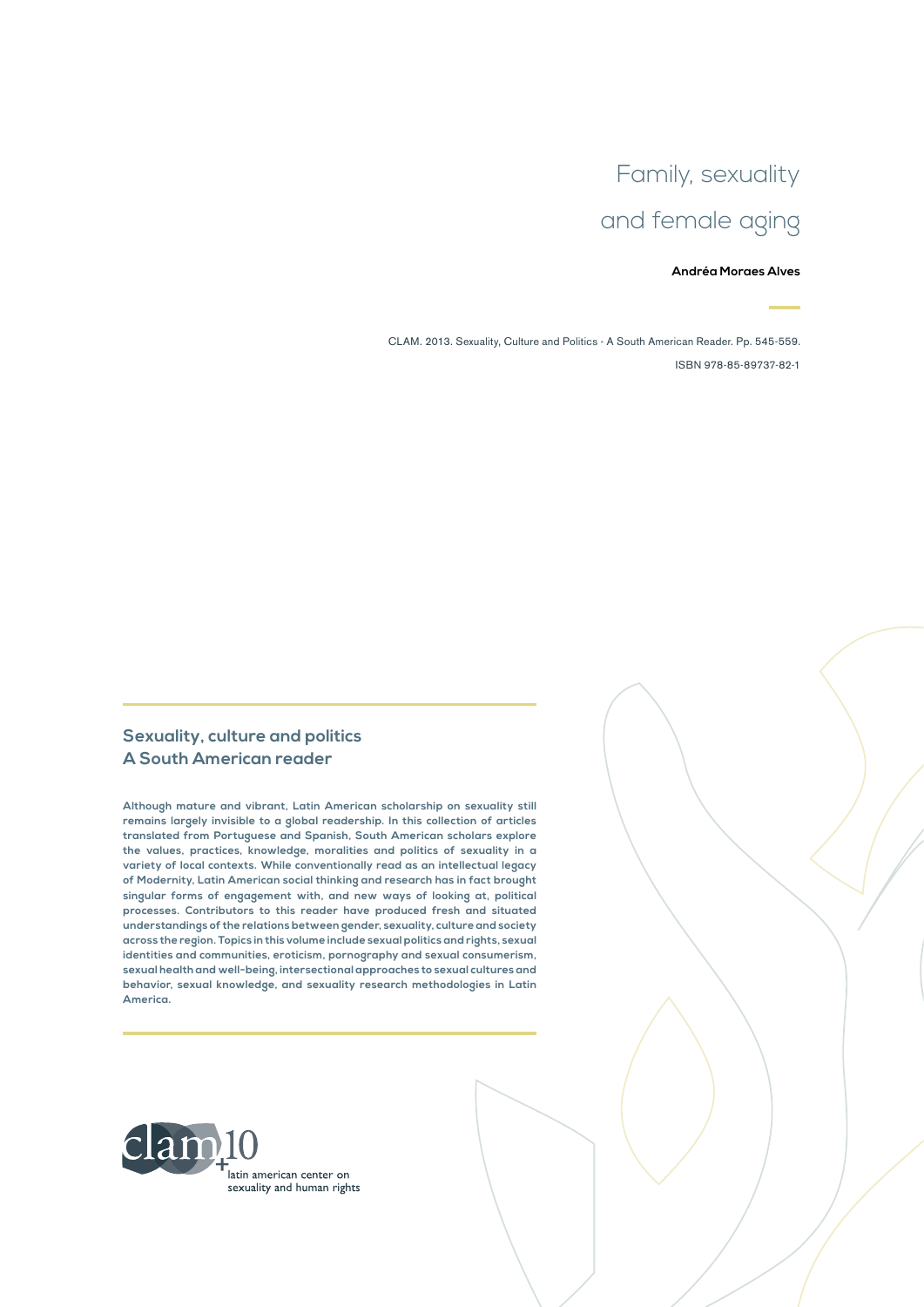## Family, sexuality and female aging\*

**Andréa Moraes Alves\*\***

The anthropological and sociological literature presents two family models, used in the interpretation of modern-contemporary societies. One comes from the classic narratives about the "patriarchal family," among which Gilberto Freyre's 1933 opus, *Casa grande & senzala* (*The Masters and the Slaves*, 1946), occupies a prominent position. In the other, the paradigm of the "modern conjugal family" highlights individualism and the principle of equality. Each of these models can be used to reflect upon gender and age. While the patriarchal model builds on reciprocity and complimentarily between sexes and generations, in the modern conjugal model, affection, children, free choice and equality between the members of the couple are key values. In this article, I address constants and changes in the figure of the "old woman" in the family, based on recent studies of aging and gender, in comparison to the classic literature on gender, family and old age in Brazil.

Female old age has traditionally been seen as being circumscribed by the domestic sphere. According to Lins de Barros's important studies of generational issues in Brazil, old age is regarded as "doubly insignificant" for women:

\*

Old men receive more attention, in the sense that retirement is understood as a radical change in a man's life—a shift from the wider, public world to a domestic and restricted sphere... For women, old age is the last stage of a *continuum* that is always linked to the domestic sphere. (Lins de Barros, 1981:13)

In the domestic sphere, the old woman is symbolically linked to the roles of grandmother, wife, mother and/or housewife. In this milieu, the importance of a woman is maintained, to the degree that she continues to exercise functions necessary for the reproduction of the household and its members. While the older woman loses her sexual reproductive function, she maintains her ability to control her home and her position as the decisive center of the domestic sphere remains. Gilberto Freyre (1933) famously speaks of "plantation matriarchs", "old spinster aunts," and "elderly Misses," as examples of

<sup>\*</sup> Translated from Portuguese by Thaddeus Gregory Blanchette. Originally published as: ALVES, A. M. 2005. "Família, sexualidade e velhice feminina". In: HEILBORN, M. L. et alli. *Sexualidade, Família e Ethos Religioso*. Rio de Janeiro: Garamond. P. 19-38.

<sup>\*\*</sup> PhD, Professor at Federal University of Rio de Janeiro, School of Social Service.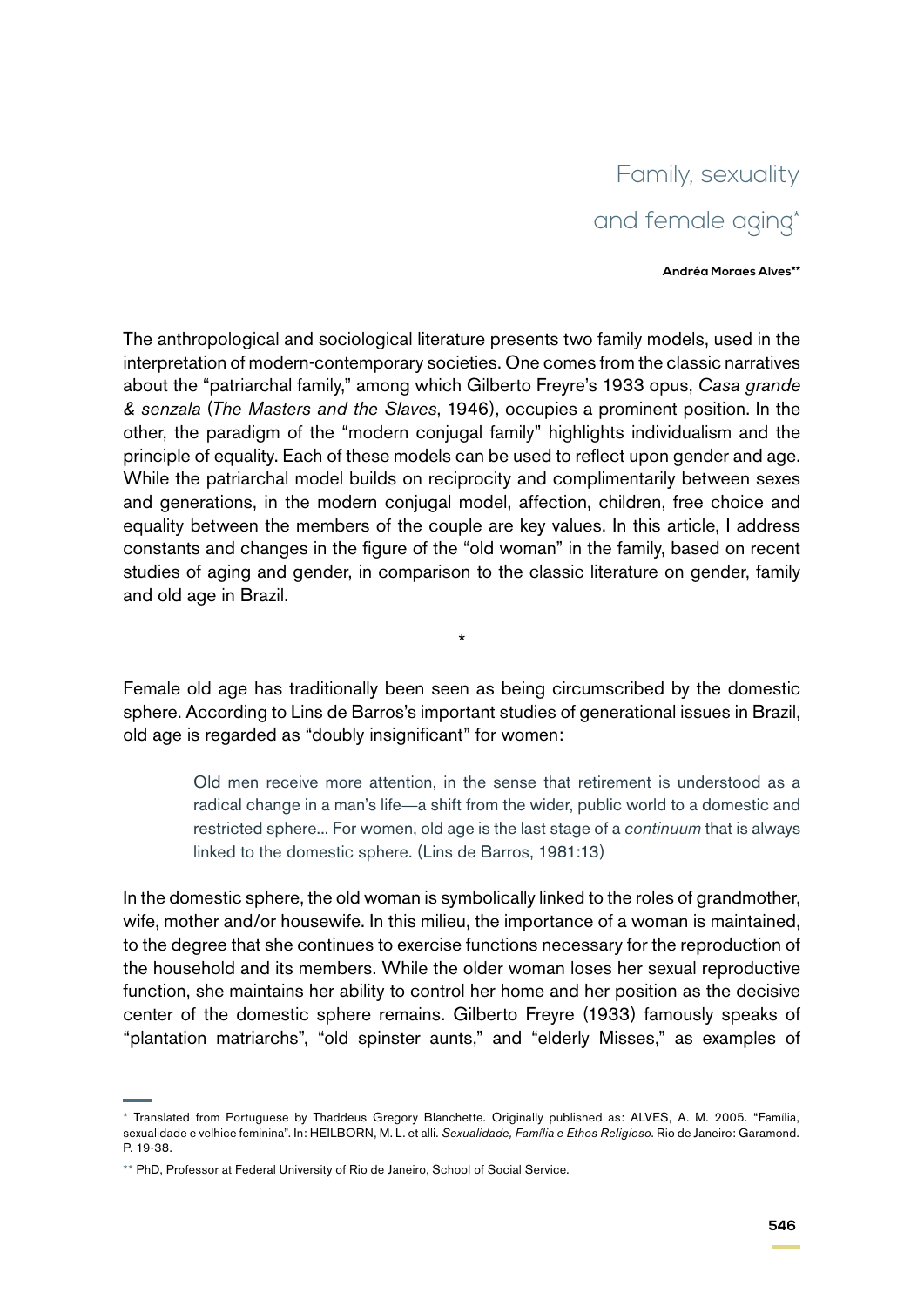female old age in patriarchal societies. The first group was required to enter the public sphere upon the death of their husbands, becoming men for all practical intents and purposes: they wore pants, rode horses and dominated their slaves with more rigor than even their husbands had employed, utilizing all the sadistic tricks they had once been subject to as wives. The spinster aunts grew old before their time because they had not married or procreated. They "wilted" and became "soft and yellow," according to narratives collected by Freyre. Female old age became synonymous with reclusion, with old women being shut away in the house. According to Gilberto Freyre:

> Women who often had nothing to do except give strident orders to slaves; play with parrots, monkeys, little black boys. Others prepared fine sweets for their husbands and took care of their children. They devotedly stitched shirts for Baby Jesus, or altar cloths for Our Lady. (Freyre.1975:349)

Modern social scientific work on aging took off by the late 1970s and early the 1980s, at a time when the image of old age was rapidly changing (Debert, 1992). Aging was then conceived as a stage in life in which hedonism, pleasure and the search for personal realization became legitimate and desirable goals. This transformation was fed by several factors, among which we can highlight the diffusion of geriatric and gerontological discourse on healthy and active old age (Caradec, 2001).

Two theories of aging serve as the basis for this gerontological discourse. The first, known as disengagement theory, claims that "normal" aging implies a progressive decrease in the number of social roles an individual plays, and in the social interactions they take part in, transforming the nature of their engagement with the social world. These relationships should begin to place greater emphasis on affective ties, in detriment of other, more functional relationships. At the end of this process of progressive disengagement, the individual achieves a new state of psychological equilibrium. The second, called activity theory, is almost the exact opposite of the first one. Activity theory sees a successful old age as compensating for the loss of certain roles and abilities through the intensification of others. It seeks to foment voluntarism in the elderly, maintaining a high level of engagement in diverse activities and reinforcing social ties of all sorts.

Gerontological understandings have generated a wide variety of self-help manuals. These have been vulgarized via articles in magazines, newspapers and websites, promoted services directed to an aging clientele and to those who seek to stave off the effects of aging through preventive activities, such as diet plans and physical exercise. These sorts of knowledge and practices which usually involve body care are a product of Giddens (1991) called the reflexive character of modernity.

The ever-greater fragmentation of knowledge, characteristic of modernity, directly affects the ability of individuals to plan and control their lives. This progressive lack of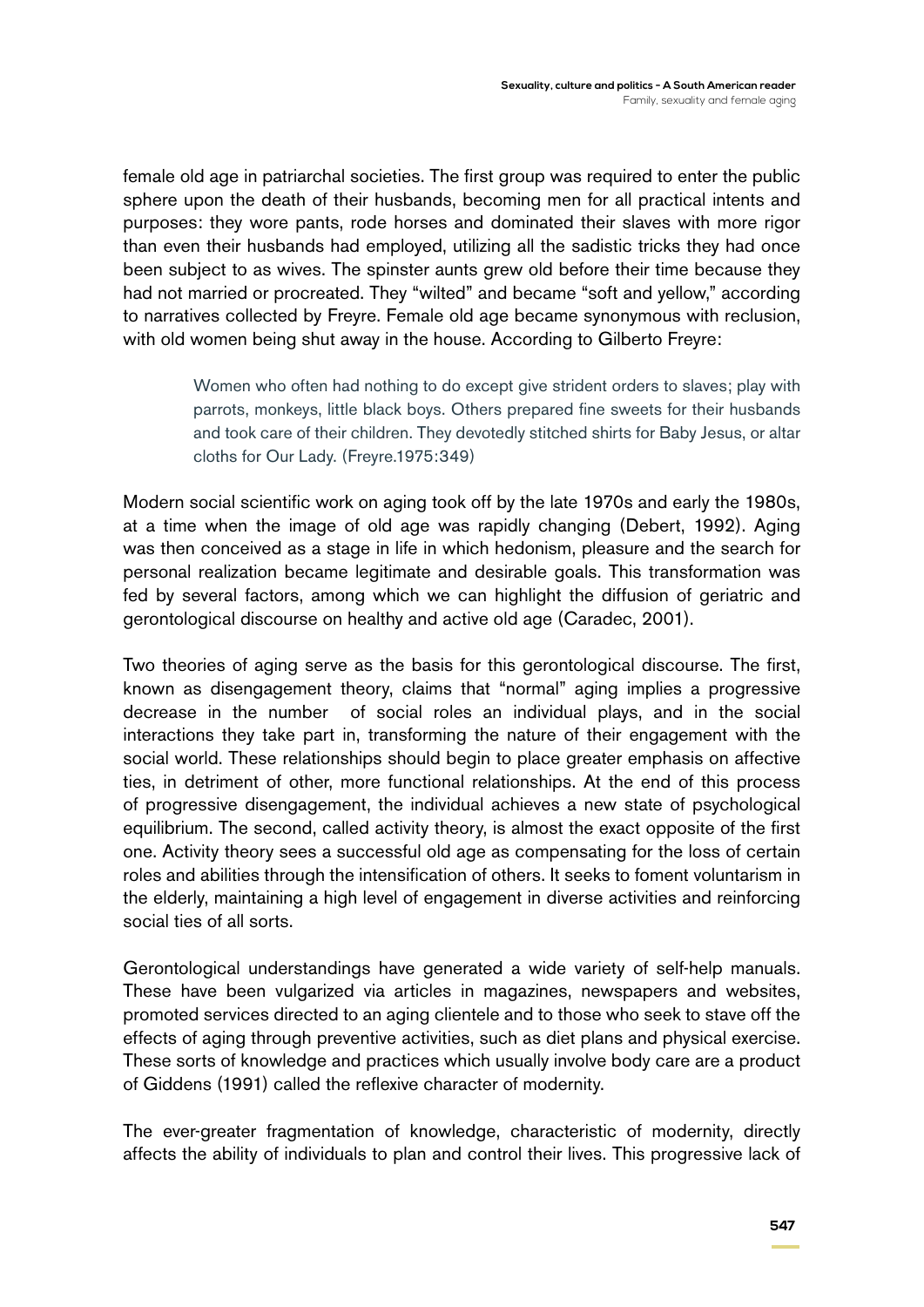control creates anxiety, as knowledge becomes so varied—daily made and remade that achieving a consensual and precise basis for proceeding in day-to-day life and structuring one's routines so that one may achieve one's goals becomes ever more impossible. Goals themselves are also part of this "reflexive project of the self"—ever changing, always mutating. Aging thus starts to be seen as a process that can be manipulated by the subject, generating discourse that put a premium on the maintenance of individual self-control, and especially of control over one's body. These discourses are contradictory, however, given that they are anchored in systems of information that are ever more fragmented and specialized (Giddens, 1991).

In the French case, studied by Lenoir (1979), the management of aging begins to proliferate in the 1960s. This was concomitant to an increase in the production of gerontological theory which, in turn, fed a tendency towards the management of aging. New forms of consumption and care began to be developed for the elderly, based above all on the care of one's health, the renewal of the body, and the development of an active social life through clubs, associations and classes directed towards senior citizens. All of these tendencies consolidated the new notion of aging, which was now understood as "the third age."1

Recent studies (Debert, 1997; Lima, 1999) show that in Brazil the management of aging also began to change in the 1960s. It was only in the 1980s, however, that old age acquired greater visibility and began to generate new markets targeted at elderly consumers. The situation was similar to that of France, with new gerontological discourses, demographic changes,<sup>2</sup> and transformations in the job market combining with new demands from the elderly themselves, especially those who were members of the middle and upper classes. The "third age" concept found fertile ground among the elderly groups associated with SESC (the Commercial Social Service), university courses geared to senior citizens, and a widespread network of associations and groups which popularized the concept of an active old age and the possibility of living the best phase of one's life "after the age of 60."

In research conducted in the 1970s, one of the pioneering studies of aging in Brazil, Lins de Barros (1981) looked at a group of middle class women in the southern neighborhoods of Rio de Janeiro. The subjects of her study gave meaning to their lives by participating in public activities, which kept them from falling into the then commonsense pattern of a passive and reclusive old age, in the case of women, typically dedicated to baby-sitting. More than 20 years have now passed since Lins de Barros'

<sup>&</sup>lt;sup>1</sup> Translator's note: A rough equivalent in English would be "senior citizen."

<sup>&</sup>lt;sup>2</sup> "According to projections based 1980 Census data, the elderly population, including those 60 or older, reached 12,674 million in 1999, representing 7.7% of the Brazilian population (...) While the population of those 20 or younger rose 12% from 1980 to 1999, the elderly population rose 70% during this same period, from 7.2 million to 12.6 million." (Araújo & Alves, 2000: 8) The state of Rio de Janeiro was highlighted in these statistics as the Brazilian state containing the largest elderly proportion: 11.2%.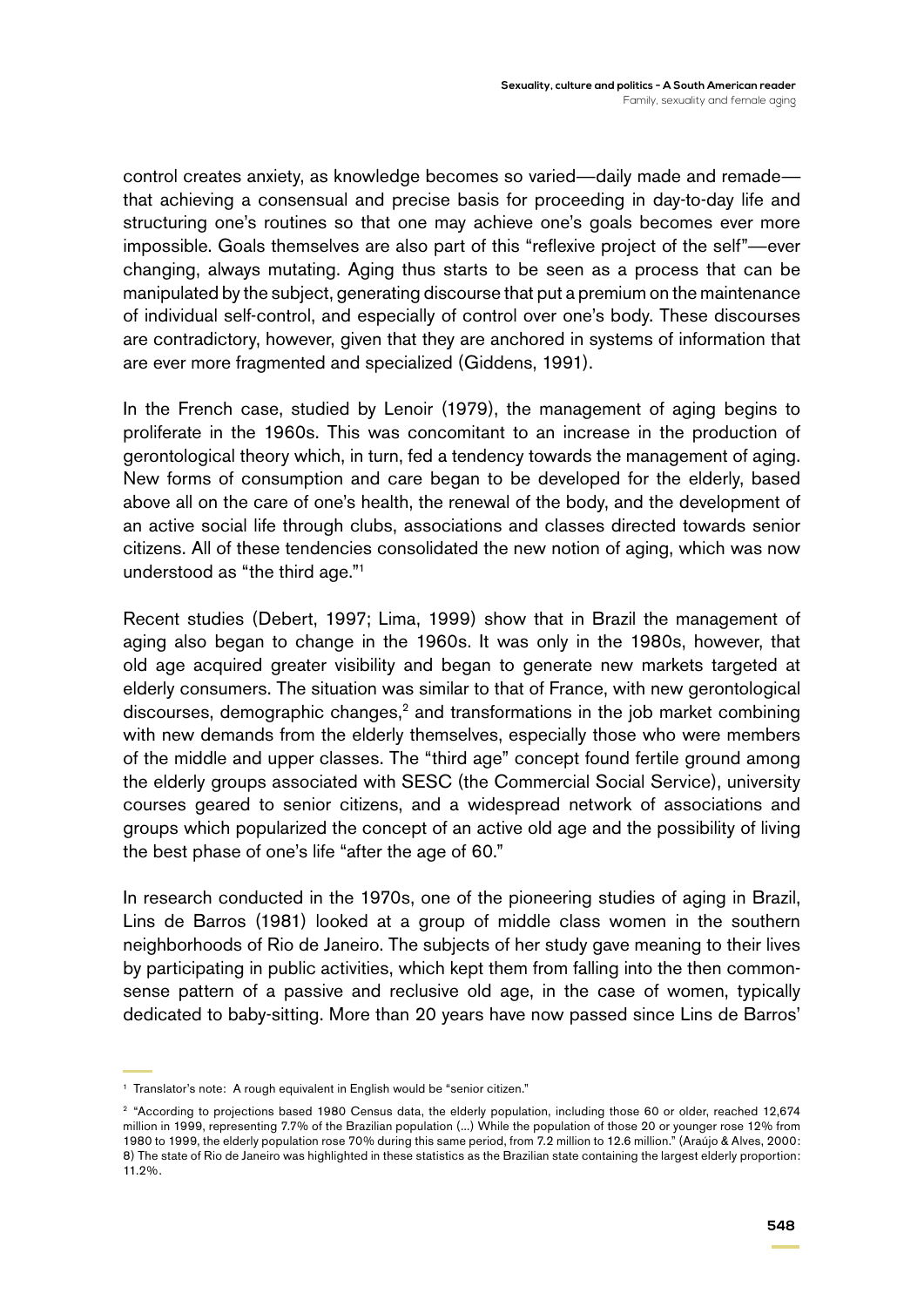study. The image of the reclusive and passive old woman is now explicitly contested in the social imagination by the normative view of an "active old age," according to the strictures of those who've propagated the concept of the "third age". Ways of living well after the age of 60 have been popularized by the media, including the testimony of "successful senior citizens," psychologists, geriatrists, gerontologists and a series of other health professionals.

Women have been the largest audience for these recepies. In the first place, women are the majority of the elderly population in Brazil.<sup>3</sup> The appeal of the activities proposed by senior citizen groups was also stronger among women. At State University of Rio de Janeiro's Senior Citizens' Open University (Universidade Aberta da Terceira Idade, Universidade do Estado do Rio de Janeiro), 85% of the students were women (Goldman, 1999). Upon retirement, men tend to prolong their active life among their peers through game-playing and other activities carried out in public spaces. They also often continue to perform paid labor. Women, however, find in senior citizen groups an opportunity to find a private life that is separate from their families (Debretm 1998).

The greater number of women who seek out senior citizen groups is also partially explained by the kinds of activities offered by them, such as courses, lectures, parties and fieldtrips. Flávia Motta (1998) explains this preponderance of social activities and especially in groups dominated by women—due to the fact that these practices involve activities that women do well at, particularly the art of being sociable. For the current generation of older women between 60 and 70 years of age, work outside of the domestic sphere was not a domain in which individuality could be constructed. Sociability appears today for them as a form of individuation that does not present drastic ruptures with the codes and values they have known and shared all their lives. Women end up shifting elements of domestic and family life, which they already know, into other spheres, resignifying these elements in non-domestic spaces of sociability.

I argue that a second reason for the great demand for senior citizen groups by elderly women has to do with the fact that they were not previously socialized to undertake autonomous social activities in public spaces. Because of this, the formal meeting spaces for senior citizens create opportunities to exercise sociability in closed spaces that are controlled and regulated, with activities being directed by professionals. The closed and controlled nature of these senior citizen spaces create an image of security and protection for these women, while emphasizing the acquisition of knowledge and learning of new skills. This, in turn, makes these spaces attractive to elderly women who seek for alternative forms of living their lives outside the domestic space, but who need a place where social interactions will be largely composed of women who come from

<sup>&</sup>lt;sup>3</sup> "In 1999, there were 6.9 million elderly women and 5.7 million elderly men, or 120 women for every 100 men. This sex ratio increases with age, varying from 118 to 100 for the 65-69 group to 141 to 100 in the 80 and over group. In 1999, the women who reach 60 years of age can expect to live another 19.3 years. Elderly men who reach this age can expect to live another 16.8 years." (Araújo & Alves, 2000: 09)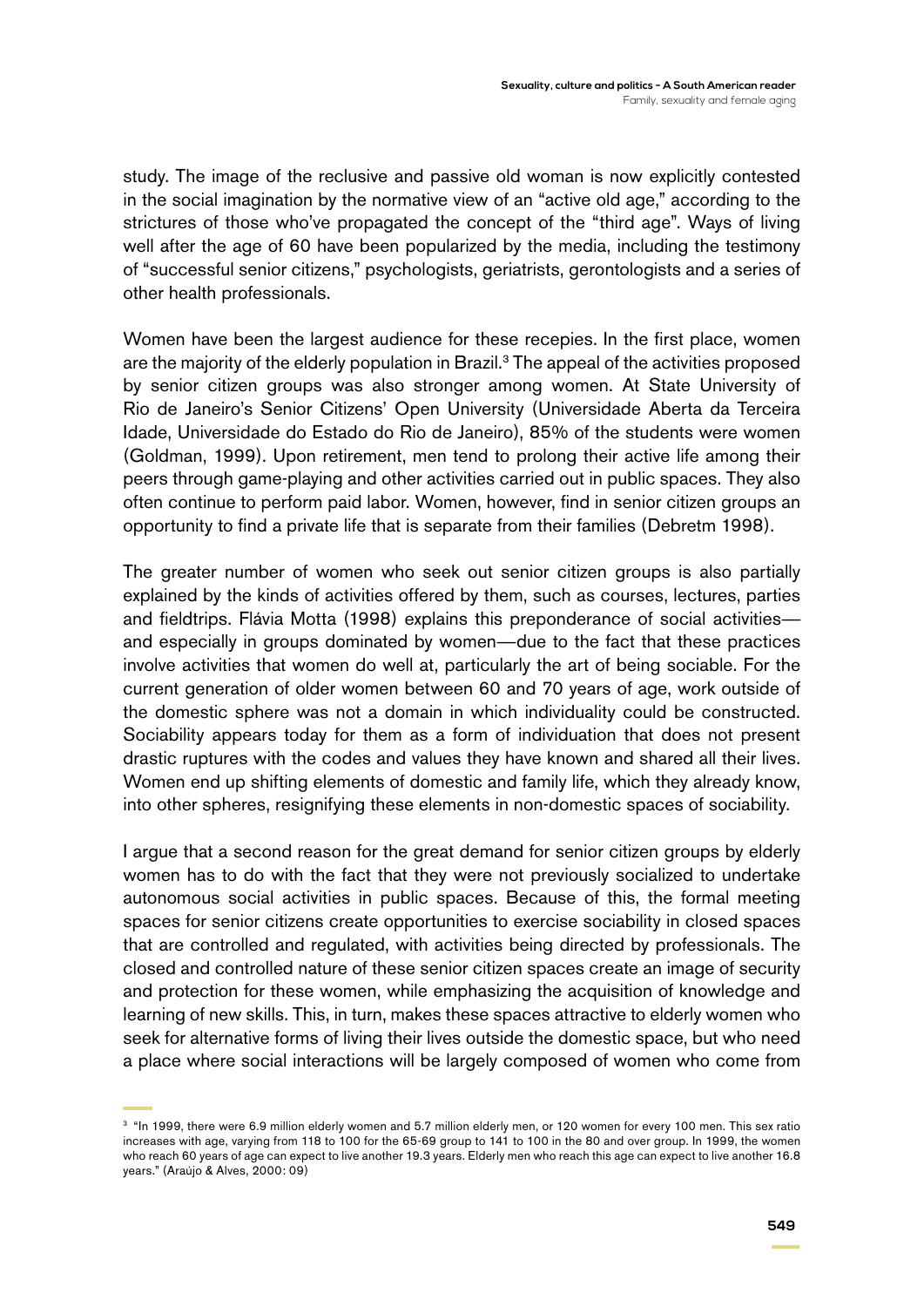similar life trajectories. A space sheltered from "the street," traditionally understood as a male space.

During their youth, domestic work prevented these women from getting employed outside the home, or enjoying the household itself, outside of contexts involving neighbors or the family. Work, in general, rarely granted them a living, or access to to public space. Professional activities were subordinated to domestic life and marriage. The arrival of children typically meant the end of a woman's non-domestic work life. In my fieldwork, women often referred to the moral tenor of the times during their youth in the 1950s, which condemned women who "adventured outside the house." A "family girl" did not venture out alone, or only with female friends. Recreational activities, like films and dances, where always supervised by an adult—preferentially an older woman, like an aunt, mother, or neighbor. Men, however, always had the freedom to socialize outside of the house, either in bars or in games with other men. The women who are today active in senior citizen groups and spaces are unanimous in their rejection of the attitudes common during their youth, and reproduce discourses celebrating an "active old age" as a justification for their entry into senior citizen groups, which they see as synonymous with liberation. To "stay at home," in their discourse, becomes a proof of incapacity.

Middle class urban women in their 60s and 70s are today witnessing fundamental changes in Brazilian society: the acceleration of urbanization and the conquest of women's rights have, in particular, affected these women's lives. The increased importance of women's work outside the home and the "sexual revolution"44 are parts of a greater process of change that has impacted upon the lives of this generation of women. The effects of these changes, which were not directly felt during these women's youth, are now generating consequences in their old age. All my informants denounced what they saw as their generation's "backwardness": the excessively rigid education they received from their parents, their lack of knowledge regarding sex, the imposition of marriage and the lack of educational opportunities are all seen as factors that generated negative limitations on their lives. Maintaining an active life in old age is seen by these women as a way of enjoying a life which was denied to them in the past.

#### **But they also stay at home – family and domestic life**

Before looking at senior citizen discourse as a late effect of feminist ideology, we should understand its meaning for the women who employ it today. If they condemn

<sup>4</sup> I agree with Michel Bozon (2004) in his relativization of the sexual revolution that has supposedly taken place over the last few decades. According to him, a more correct interpretation of the changes in men and women's sexual discourses and practices (changes that are much more salient among women) is that we have moved from a sexuality structured by external controls and discipline to a sexuality organized by internal discipline. This is the "new normal" for sexual activities, which does not rest on absolute principles. "Sexual behavior is an ever more progressive elaboration that is interpreted and reinterpreted throughout the course of one's life" (Bozon, 2004: 98).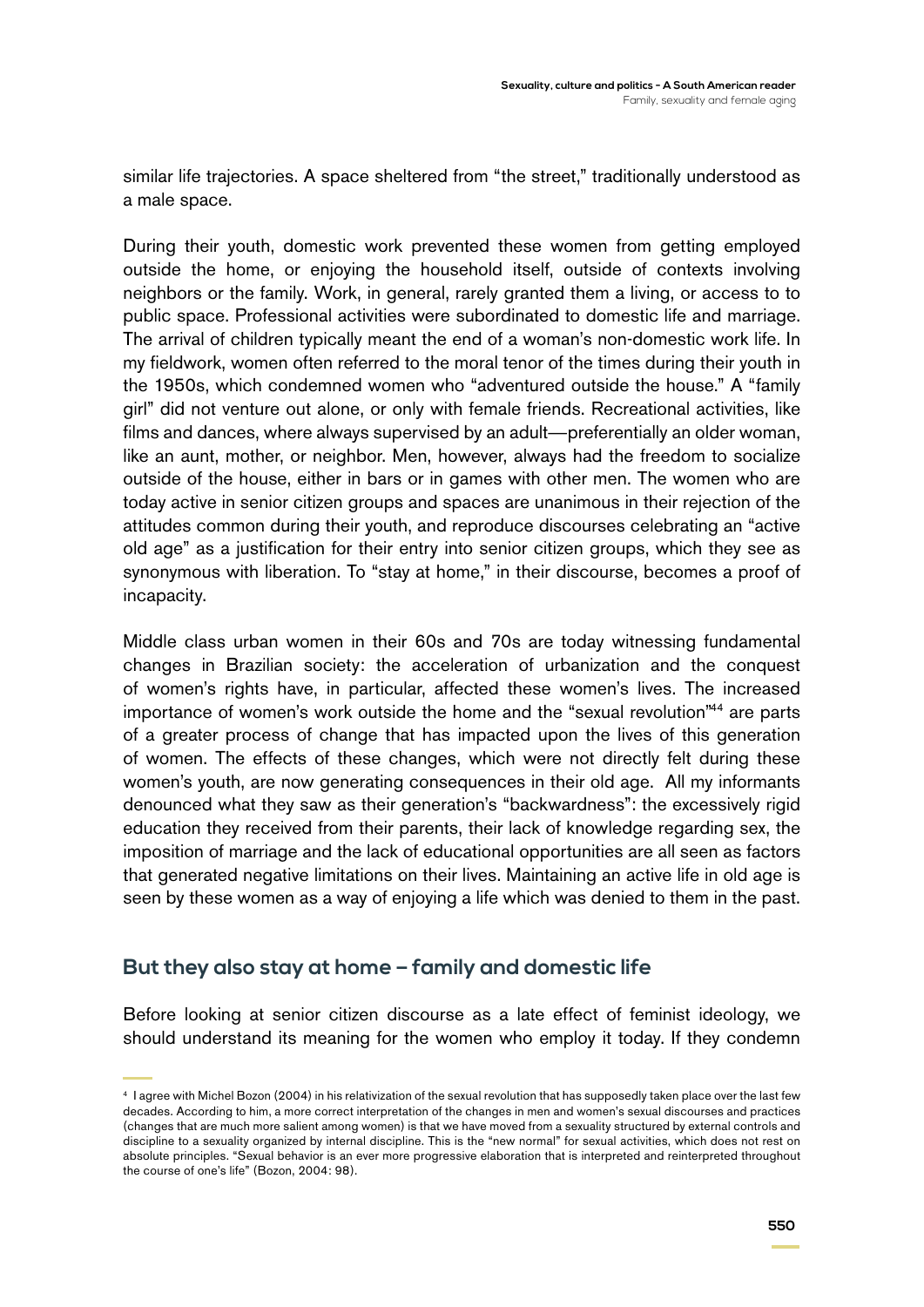staying at home, this does not mean these women are burning their houses as feminists once supposedly burned bras. The household and the domestic sphere continue to be relevant in structuring their daily lives and identities.

I my Ph research (Alves, 2003), the "family" topic spontaneously came up in my conversations with elderly middle class women in southern neighborhoods of Rio de Janeiro who frequented ball room dance clubs and balls. On the one hand, their speech constantly highlighted their autonomy with regards to their family in terms of their hobby, ballroom dancing. All of the women placed a high value on the fact that their children, grandchildren and husbands were not allowed to interfere in this practice. On the other hand, this affirmation of non-interference was also generally coupled with an remarks about the same children and grandchildren's dependence upon their parents and grandparents, financial and in terms od domestic chores. This financial and domestic aid was not seen as an obligation but as the fruit of the older women's disposition to contribute to their children and grandchildren's lives in the face of the current economic crisis that is shaking the Brazilian middle class. Many of the members of the younger generations in these families are unemployed and others are separated from their spouses. Both situations tend to result in a return to their parent's home. "I can help my children and grandchildren," and "I am able to give them a hand" are both typical testimonies that I have collected, where the women describe this practice as an option, a choice.

In narrating their life trajectories, these elderly women remember their roles as mothers and grandmothers in great detail. Their performance in them is highlighted and greatly valued. Marriage and maternity, as well as the arrival of grandchildren, are major markers in the construction of their female identities. The family is thus treated by them as a reservoir of affection and respect, where the elderly woman finds great legitimacy as long as she maintains her position as the decisive center of the household. Helping one's children and grandchildren to face their financial difficulties and continuing to be active in domestic activities are decisive ways of contributing to the elderly woman's legitimacy within her family circle. The autonomy these women affirm with regards to their leisure activities can only be practiced if they continue contributing money and services to their families. A fragile equilibrium is thus established, where the limits of mutual interference between the generations are continuously (re)negotiated. Many of my informants made reference to the daily duties they are obliged to perform in order to dedicate themselves to their household, to dance and to their grandchildren. In these exchanges, family members are also often invoked as being decisive in supporting the women's leisure choices. Medical arguments were often quite useful in generating this support. The fact that the family acknowledges, accepts and often supports the women's ballroom dancing is a point that is often brought up by my informants, especially by those who are married. The acceptance of the husband, children and grandchildren frees this woman from the potential risks of flirting, a characteristic of ballroom dancing. I will return to this subject below. For now, let me simply state that the family appears as protective shield, preserving the woman's honor and morals.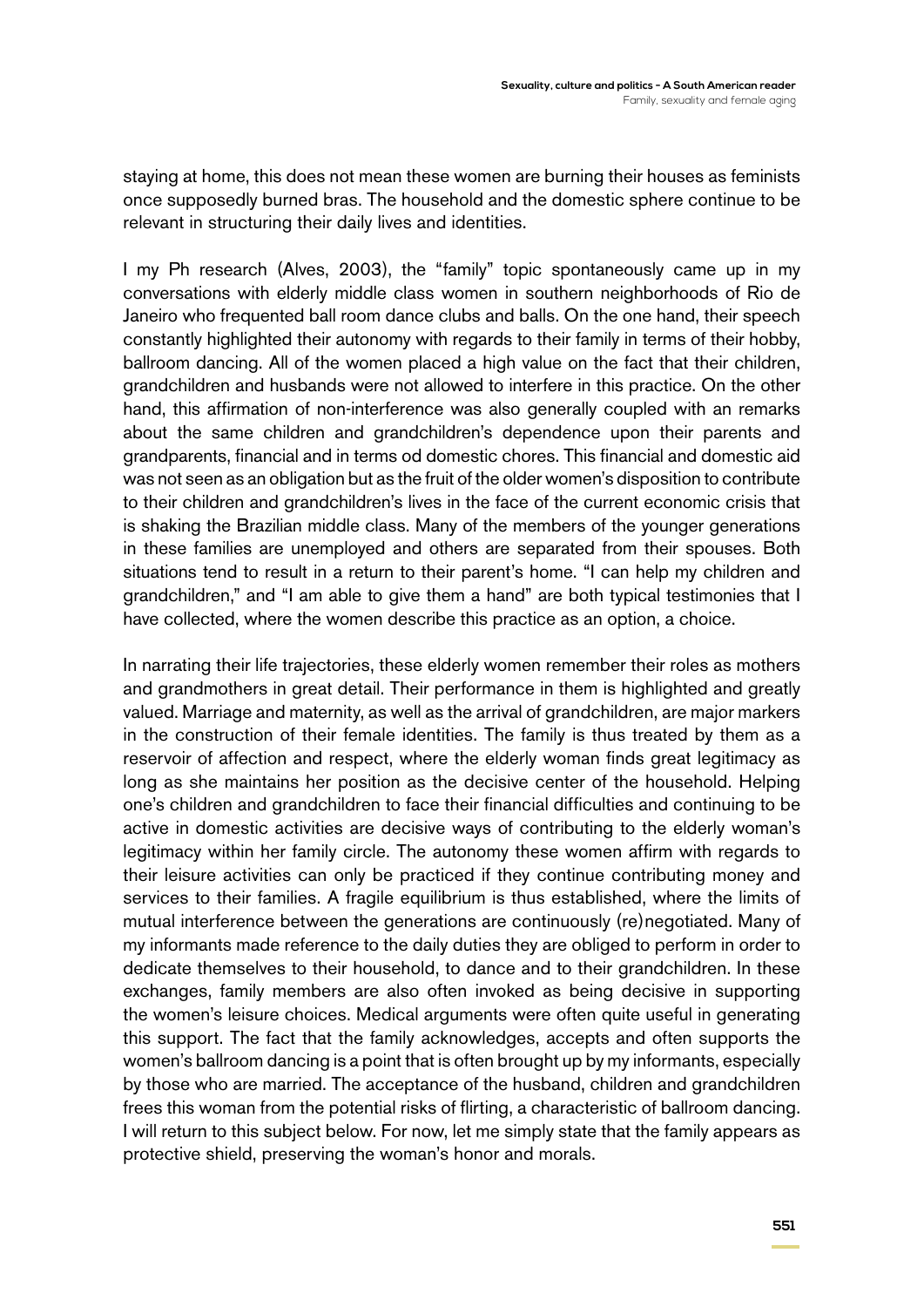This and last year, I had my birthday party at the Ball and my children, grandchildren and family all came. I took them to the ball to celebrate and I've been celebrating at the balls for four years now. My husband, children, grandchildren, friends and family all came along to celebrate with me. It was a lot of fun! (Selma,65 66)

Lins de Barros (1987) and Peixoto (2000) have addressed the relationships created between grandparents, children and grandchildren. They looked at inter-generational exchanges within the family. Both authors emphasize the emotional aspects involved in these relationships. Lins de Barros, in particular, highlights grandparents' constant interference in their children's families:

> This interference is conducted in the name of greater life experience, affection and sentiment, principally referring to the grandchildren, which is where this sort of commentary arises (Lins de Barros, 1987:136).

Affection builds on most readily in the relationships with grandchildren, while paternal and maternal functions tend to be marked by the concept of authority. Authority and affection are the orientating axes of the relationships and generational positions within a family.

The idea of the family is also brought up by my informants when they discuss close dancing in the ballroom. The ballroom is seen as a "respectful, family" place where "pleasure" reigns, shared by all who dance. "Family" here appears as synonymous with acceptance, affection, hierarchy and exchange. The joy of dancing is linked to notions of communion which are also identified within these women's discourses regarding the family. "Communion" is here cast as the feeling of being part of a larger group, absorbed by it. Many of my informants—both men and women—report feeling "pleasure", "transcendence", "freedom" and "escape" when they dance.

> Ballroom dancing is freedom for me. It's something that comes from inside the human being. A rich man will dance with a poor maid who works for a family. (Osvaldo, 60)

In this image of the ballroom as a refuge, conflicts are pushed into the background but, simultaneously, the idea of "respect" appears, revealing a hierarchy of social positions which is apparent in both the ballroom dancing environment and the family. In women's reports about their relationships with their male dancing partners, one can clearly see a preoccupation with avoiding contacts that are considered to be more intimate.<sup>6</sup> This constant vigilance regarding relationships with the opposite sex in the ballroom is understood to be a female attribute, given that women are cast as being responsible for

<sup>5</sup> All informants' names are fictitious.

<sup>&</sup>lt;sup>6</sup> My research concentrated on ballrooms in the southern (more affluent) sections of Rio de Janeiro. These venues concentrate middle class white women over the age of 60, residents of this region of the city, and young black men from working class suburbs.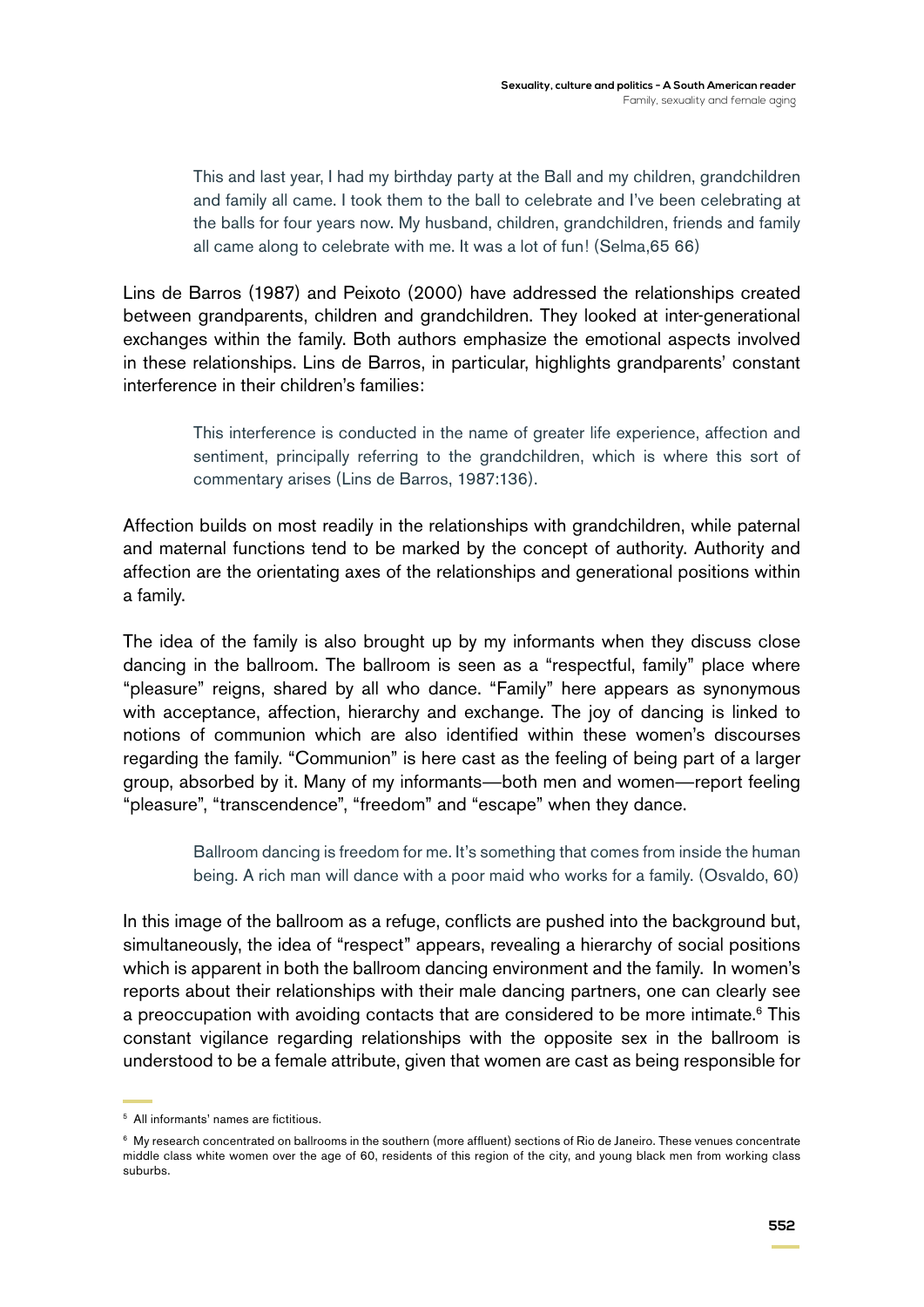preserving the "respectful atmosphere" of the ballrooms. As one of my informants puts it, when she describes her relationship with male dancers, she "knows how to behave:

> Look I've known them all [the male dancers] for many years now and they all know me. They all respect me and I don't have to tell any of them anything. Some of these boys are as young as my grandchildren! I treat them all as boys because to me they all are boys. My oldest son is 41, so to me they are all boys (Selma, 66).

### **Sex and danger**

The topic of sexuality in old age has awakened the curiosity of specialists (mainly gerontologists, and geriatricians) and the general public. When I speak about my research at conferences, one inevitable question is always asked: Do these women have sex or not? Do they have affairs? This interest in their sexual lives, interacting as they do with young men, reveals a hidden preoccupation with sexuality during old age. According to Bozon (2004a), women's sexual lives have been prolonged beyond 50, but there has also been great reluctance to openly deal with this issue. Paradoxically, as Bozon points out, a recent French study indicates that older women have expressed the greatest degree of satisfaction with their sex lives. According to Delbes and Gaymu (1997), this increase in the sexual lifespan of the elderly (and particularly of elderly women) has a clear generational component. It is those who entered old age in the 1990s who have maintained their sexual activity, even though they have sex less frequently and practice fewer sexual variations than the young people of the 1990s. This expansion of men's and women's sexual life spans is a clear sign of the importance sexuality has acquired in recent decades as a form of social relations and a construction itself. The sexual imperative has become the latest peculiarity of current times (Bozon, 2004a)

Sexuality is now understood as a space for the construction of personhood and autonomy. It is made up of individual intimate decisions that are nonetheless structured less upon patterned and generalized logical forms and more upon affective trajectories that are not necessarily conjugal in nature. Sexual practices are no longer absolutely linked to the concept of marriage and reproduction as they used to. Today, they have become autonomized, although they are still seen, simultaneously, as the necessary basis for the initiation and maintenance of conjugal relationships. It is no longer age or conjugal status that determines sexual activity, but more diffuse factors that demand that the individual constantly exercise reflexivity in this sphere. This change has had direct consequences on the ways in which sexuality is experienced and understood today.

> The ever-more reflexive attitude that actors adopt in their behaviors implies an increase in the demands for meaning and interpretations out of sex. This attitude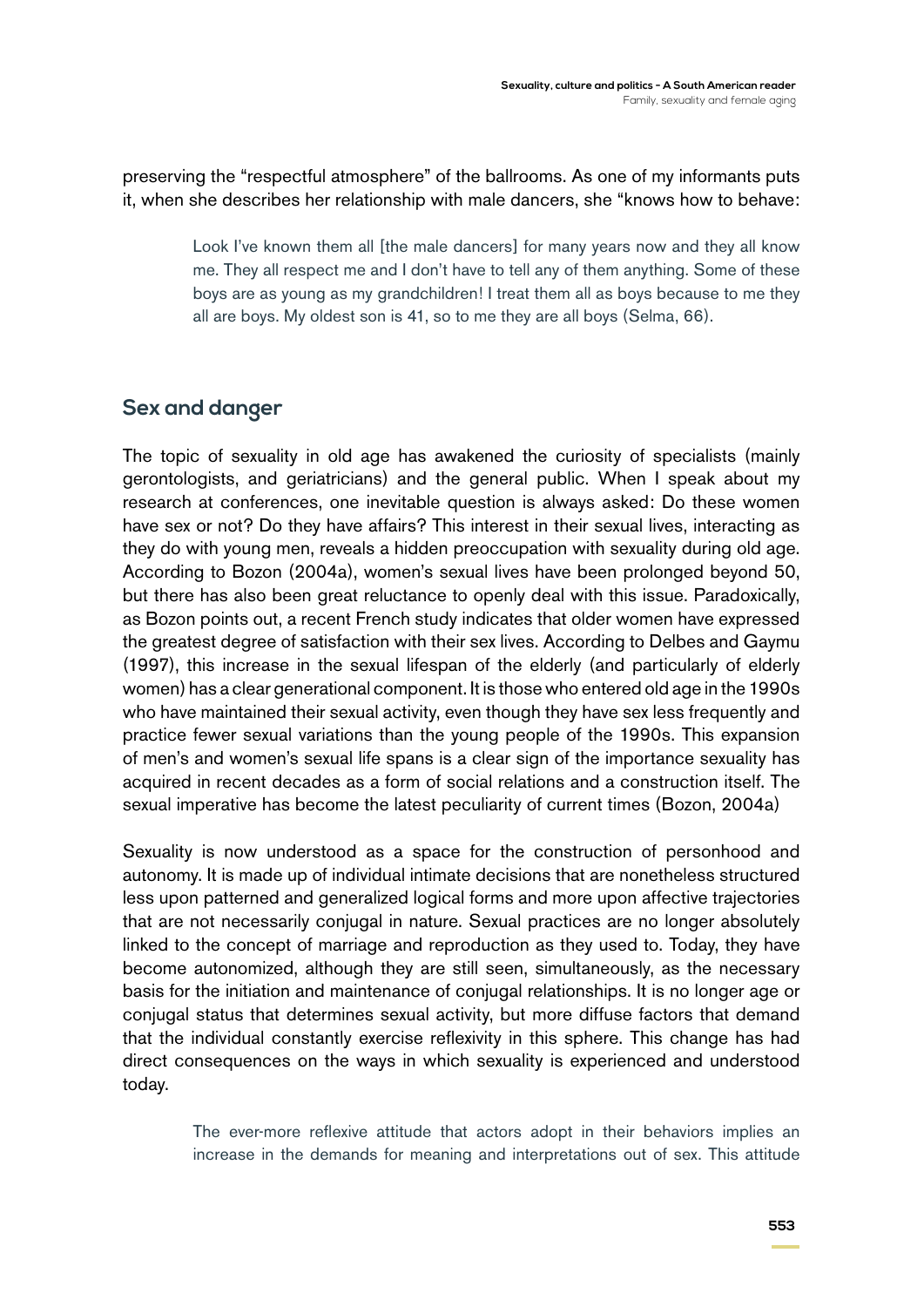may represent the continuation of the couple, the persistence of an intimate self, the capacity for appeal, the manifestation of social power, a form of resistance to aging (…) The means of expression that actors may put to use are also quite varied; thus, the continuation of a couple may be marked by regular, routine and ritualized sexual activity or, to the contrary, be understood as a series intermittent periods, sometimes of decreased sexual activity, other times of theatrical moments of sexual rediscovery. Aside from this, when actors seek to give coherence to their experiences, they are often led to refer to potentially contradictory meaning pairs—for example, seeking continuity through renovation or, on the other hand, seeking renovation through continuity (Bozon, 2004a:136).

Gerontology utilizes sociology in order to defend senior citizens' sexual activity (Brigeiro, 2002). This therapeutic approach towards sexuality among the elderly is based upon a naturalization of female and male sexuality in the construction of fixed gender identities based on distinct and complementary psychological characteristics. The use of sexology as a parameter for the discussion of sexuality in old age on the one hand leads to seeing sex as an apparatus which regulates pleasure and subjectivity among the elderly. On the other hand, it crystallizes and justifies gender differences as distinct and stable. Old men are thus seen as beings with desires, desires which need to be internally dealt with and recovered (excellent examples of this can be found in the recent discussions around Viagra). Complementarily, women are seen as repressed and as the object of the masculine other's desires. This "other" is inevitably seen as a husband or at least someone with whom the woman has maintained a long-term affective relationship. For elderly women, sexuality is framed by conjugality. Elderly men are considered limited in terms of their sexuality, which is associated with penetration and they are understood to be more interested in sex than elderly women.

> According to studies, female sexual activity largely depends on male intention. Decreasing sexual activity in women is also associated to disease among their husbands, their indifference, and high male mortality. Data show that they were less interested in sex, and their socialization was framed by stronger control and obstacles to the exercise of sexuality in old age (Brigeiro, 2002:177, English translation in this volume).

The sexual therapies promoted by gerontology thus recommend that old men teach their partners to broaden their sexual repertoire and that old women be liberated from the shackles of their repression. An interesting example of this sort of ideology can be found in medicine's new views on menopausal women. Rather than seeing menopause as the beginning of a woman's withdrawal from sexuality, new treatments underline the importance of maintaining feminine sexual activity during and after this change. Gerontological knowledge and teaching about sex operate under the understanding that they are at the service of improving elderly people's well-being. Sex and the construction of subjectivity are aligned in this medical-therapeutic view. According to Bozon: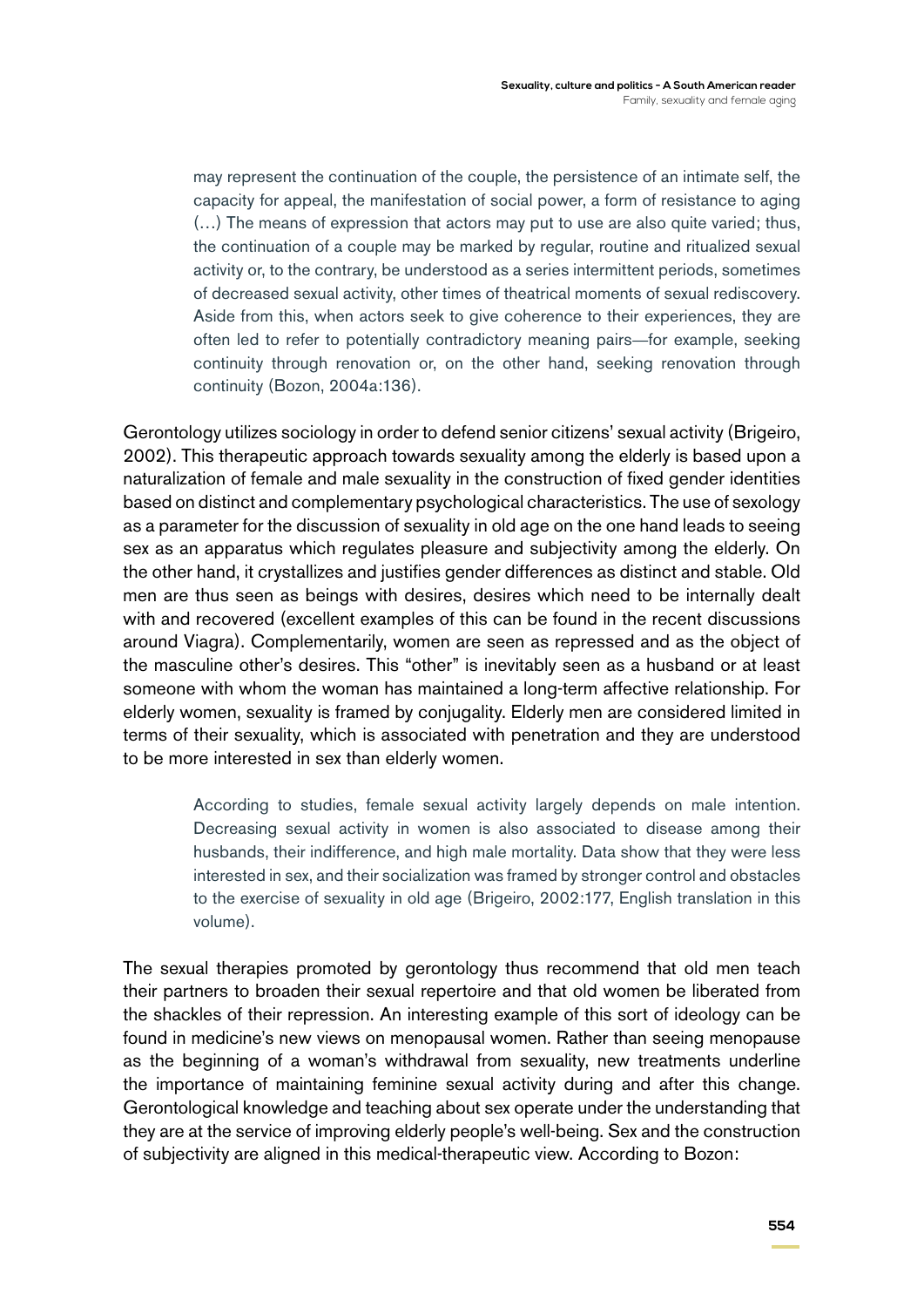The medicalization of sexuality proceeds hand-in-hand with the consolidation of a functionalist view of sexuality. Physiological and psychological descriptions now define the technical norms of a properly functioning sexuality, underlying proposals for psycho-medical interventions. Nevertheless, the influence of the medical representations of desire, pleasure and the sexuality responsible for them extends far beyond those who actively seek treatment. It renews certain sexual cultural scenarios to the degree that in creates the capacity for individuals to evaluate their own sexual gestures and worry about non-conventional sexual functions in a way that is apparently technical (Bozon, 2004b:150).

My female informants know that they are dealing with a borderline situation when they frequent ballroom dancing salons—a shadowy area where desire and danger intermix. Close dancing awakens sensuality, but my informants feel that it is a woman's place to know how to deal with it. In the final analysis, it is up to the women to create the ball's sensual atmosphere and to serve as objects of gentlemanly desire without letting this desire overcome the socially acceptable boundaries of interaction between men and women of such different classes, ages and ethnic background. "Gentlemanly behavior" is an element that is thus highly regarded by both the men and women at the balls, and which regulates interpersonal relations based upon strong gender distinctions.

"Gentlemanliness" is the principal moral code of ballroom dancing. Through this code, men are endowed with the ability to act and women retain their honor. The lady should understand how to follow the gentleman's commands and the gentleman should understand how to conduct the lady in such a way that the couple is a success on the dance floor. It is the man's responsibility to invite women to dance and it is the woman's responsibility to act in such a way that she attracts the eyes of the gentlemen and is thus invited to dance. These are the complimentary roles of male and female which ensure harmony among the dancers. Each one acts out the role they are expected to play and works towards a proper result for the group as a whole. This hierarchical view of the male and female functions within a couple reflects a more traditional view of gender shared the members of the ballroom dancing set. The rigorous patrolling of gender roles creates an alibi for sensual encounters between men and women on the dance floor within a socially stratified and heterogeneous space. This control makes clear something which the social sciences have already remarked upon with regards to sexuality: the norms regarding what one can do and with whom in the sexual realm have not been "relaxed. Rather, they have been internalized and are being constantly put into operation by people in their everyday interactions. Ball room dancing offers a scene and a script for these interactions: a scene and script based upon hierarchical interrelations between male and female sexes clearly outlined and understood as to complement each other.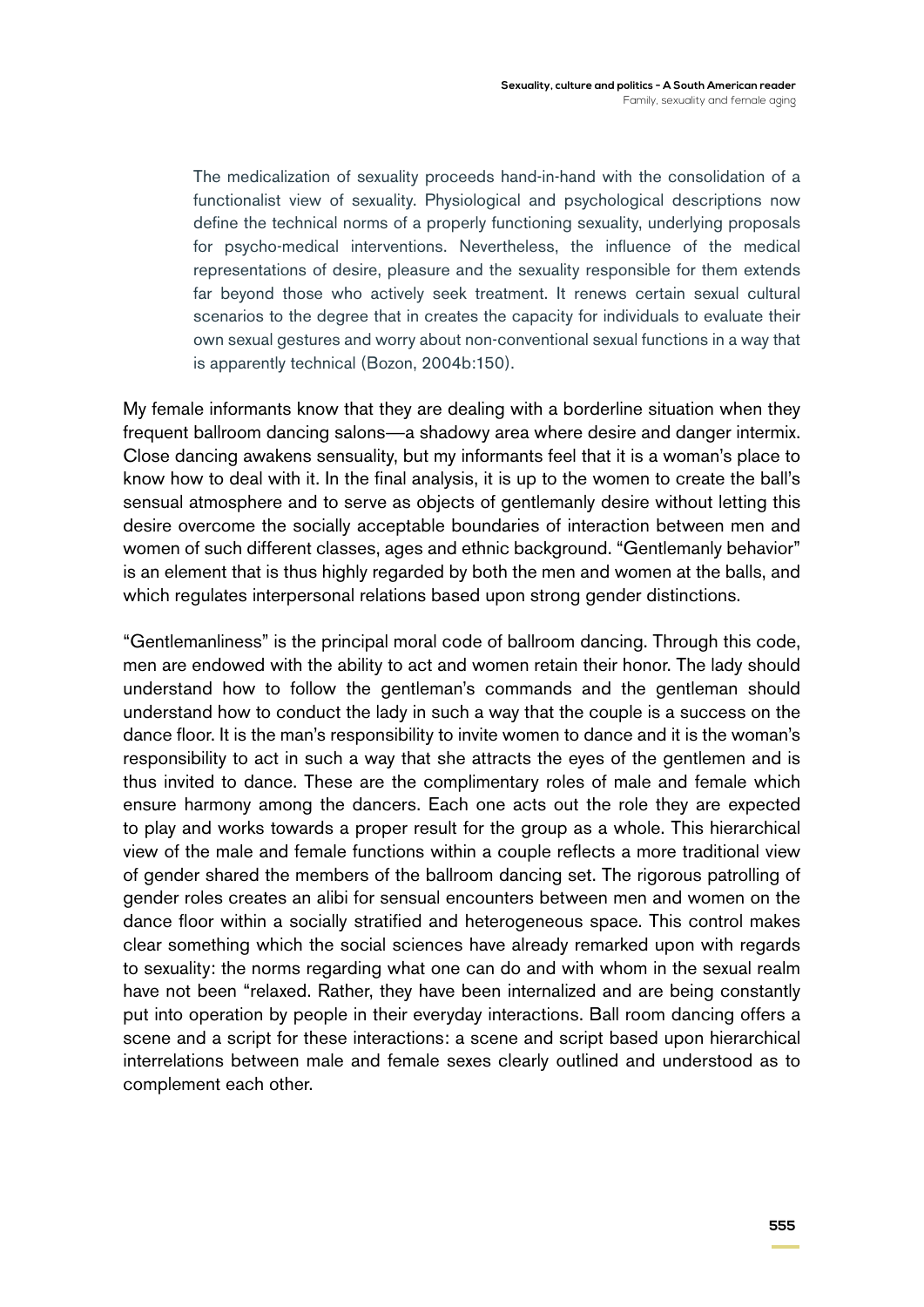### **Solidarity and autonomy**

In the hierarchical relationship between the sexes established in the ballroom, solidarity between the dancers is highly prized. During my fieldwork, I found several situations in which mutual aid between dancers emerged. Male dancers would help other male dancers find a job, for example. Female dancers would aid financially male dancers whose wives had just given birth. The older female dancer who was considered wiser and more experienced provided orientation to her dancing partner—a young man of twenty—on how to conduct his financial life and his conflicts with his parents and girlfriend.

It is highly significant that I had little contact with my informants' relatives. The narratives I collected are versions by dancers themselves. Even during home interviews, family members did not contribute to the data and kept away from both the researcher and the dancer. In my view, this emphasizes the women's discourses regarding their autonomy and highlights their individualist posture with regards to the domestic and family spheres—a posture that does not, however, exclude inter-generational ties of reciprocity. These women's autonomy is based upon their children and grandchildren's dependency and is simultaneously legitimized when the children, grandchildren and husbands give their permission for the women to attend the balls. I witnessed cases in which daughters accompanied their mothers to the balls (one of the women even earned the nickname of "mommy" because she was always accompanied by her daughters) and of husbands who took their wives to the balls and picked them up later. Thus, a network of reciprocal protections was forged between the older and younger generations and between the genders in the families.

I thus defend the notion that there are different levels of autonomy and that these are unequally distributed between the genders within the domestic space during the course of an individual lifetime. In the case of the elderly women I studied, the establishment of a private recreational sphere that is separated from the domestic world is dependent upon the ability to establish exchanges with other members of the family. The question which should be asked (and which is central to the theory of reciprocity) is: What does one give away in exchange for the ability to exercise one's individuality? In the case of the women I studied, what one gives is time, money and the engagement of one's own body in domestic chores in order to construct another body: that of the dancer.

Another aspect elaborated in this exchange is a new form of temporality. The woman leaves domestic, everyday time and enters the ballroom time: those four magic hours in which she can "forget about life". Elderly women dancers' individualization is configured through moving bodies: bodies which are fundamentally different from those in the reclusion within domestic space. Through ballroom dancing, a distinct and public body is constructed. To this is body all the possible techniques of transformation. Special clothes are bought for it, as well as special make-up and accessories. It is subject to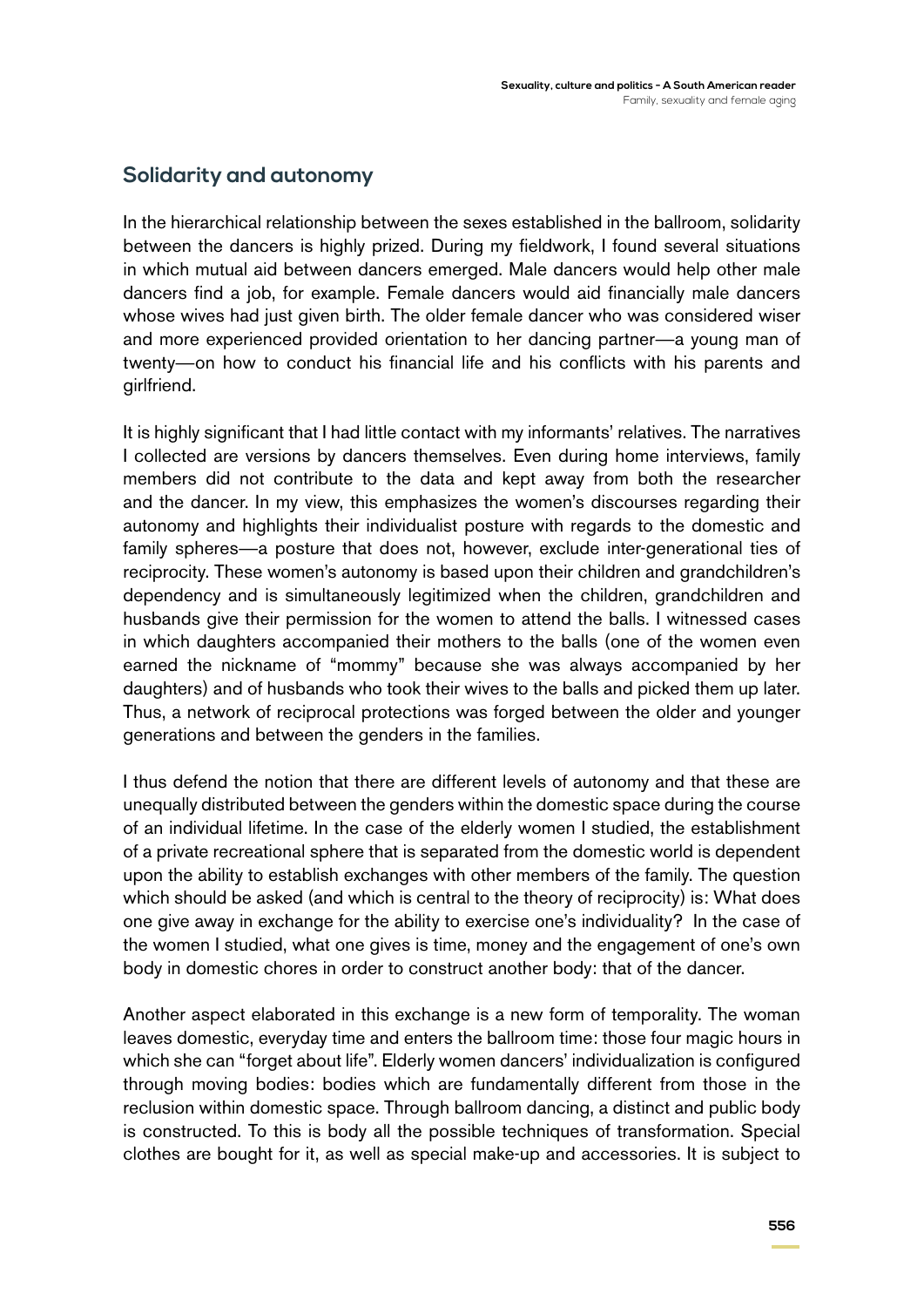diets and exercise regimes and even cosmetic treatments and surgeries. This new body requires women to invest in it. Such investments, in turn, are based upon socialization. It is at the ball that one learns how to dress. One learns that one should create an appealing figure using long skirts, high heels, fine stockings, jewelry, perfumes and other elements.

Older women's body autonomy is conquered and maintained through reciprocal exchanges between the genders and the generations and this is a novelty in terms of social understandings of the elderly woman's place in society. Extra-domestic activities and sociability have become the channels through which today's elderly women construct a private life outside of the household, one which is nevertheless seen as legitimate by other family members. In this new life, domestic activities take on new meaning, as Flávia Motta reminds us in her work (cited above). Private life extends beyond the walls of the household, but the domestic logic still orientates female extradomestic behavior. The balls, the parties and the fieldtrips revive certain characteristics of the domestic and familiar sphere, such as the art of sociability, the exchange of recipes, care with one's appearance, the open expression of emotions, and a certain hierarchy of positions. "The Gold Years [*tercera idade*] discourse," emphasizing such popular values as freedom of choice, is quite compatible with older gender logics that emphasize complementariness and reciprocity.

Rather than looking at family models and the normative position of the woman within the family in opposition or conflict—traditional versus modern, for example—, one must take a long, hard look at how female individuation has been practiced throughout elderly women's life-cycles. Those women who are in their 60s and 70s today were married and having their first children in the 1960s. After that decade, women's trajectories began to take on alternative routes due to an increase in feminist radicalism, the "sexual revolution" and the growing participation of women in the labor market and educational system. Exploring these trajectories is properly the role of gender studies. Such investigations may reveal answers to questions regarding individualism in complex societies and the gender distinctions that are constructed throughout individual lives.

I studied elderly urban middle class women because this group has been engaged in the construction of a major turning point in perceptions of feminine old age. In interviews with the female dancers I met in the ballrooms, it became evident to me that the construction and exposition of the body was central to the discourse that these women developed about themselves. The relationships they establish with their own bodies, the stories they tell about their bodies and their transformations, their interactions with the bodies of the opposite sex, made explicit through dance, translate the positions these women occupy in the social world. It is through the analysis of these discourses and practices regarding the body that we can better comprehend how this generation constructs its understandings of the feminine.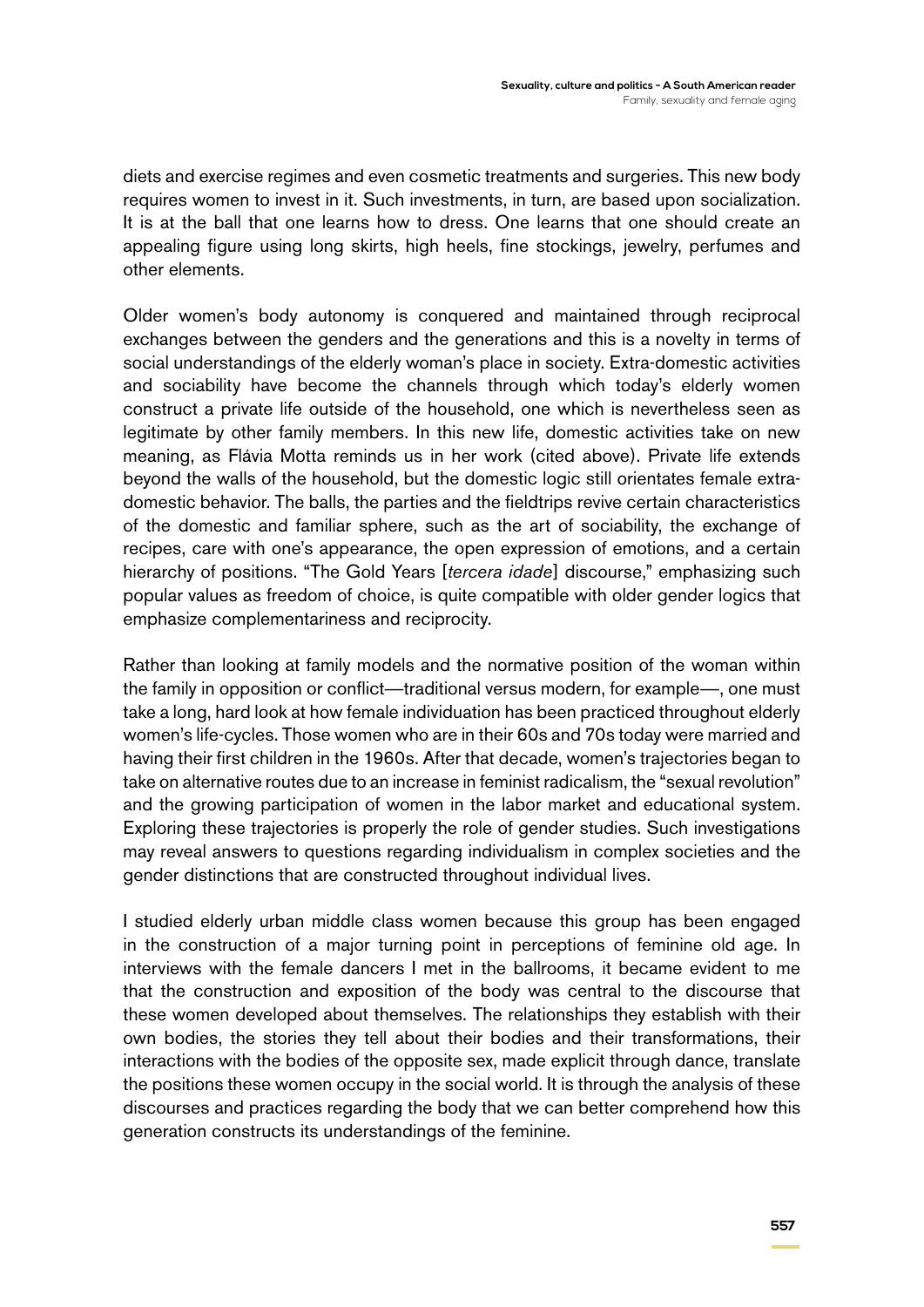#### **References**

ALVES, A. M. 2003. *A Dama e o cavalheiro: um estudo antropológico sobre gênero, envelhecimento e sociabilidade*. Rio de Janeiro: MN/PPGAS (PhD Thesis).

ARAÚJO, T. C. N. & M. I. C. ALVES. 2000. Perfil da população idosa no Brasil*. Textos sobre Envelhecimento*, ano 3, n.03, pp.7-19.

BRIGEIRO, M. 2002. Envelhecimento bem sucedido e sexualidade: relativizando uma problemática. In: BARBOSA, R.M. et alli. (Eds.). *Interfaces*: gênero, sexualidade e saúde reprodutiva. Campinas, Unicamp.

BOZON, M. 2004 a. A Nova normatividade das condutas sexuais ou a dificuldade de dar coerência às experiências íntimas. In: HEILBORN, M. L. (Ed.). *Família e sexualidade.* Rio de Janeiro, Fundação Getúlio Vargas.

\_\_\_\_\_\_\_\_\_\_\_\_\_. 2004b. *Sociologia da sexualidade*. Rio de Janeiro, Fundação Getúlio Vargas.

CARADEC, V. 2001. *Sociologie de la vieillesse et du vieillissement*. Paris: Nathan.

DEBERT, G. G. 1992. Família, classe social e etnicidade: um balanço da bibliografia sobre a experiência do envelhecimento. *Boletim Informativo e Bibliográfico de Ciências Sociais*, Anpocs (33), pp.33-50

\_\_\_\_\_\_\_\_\_\_\_. 1997. A Invenção da terceira idade e a articulação de formas de consumo e demandas políticas. *Revista Brasileira de Ciências Sociais*, vol.12, n.34, junho,pp. 39-56

\_\_\_\_\_\_\_\_\_\_\_\_. 1998. Pressupostos da reflexão antropológica sobre a velhice. In: DEBERT, G. G (Ed.). Antropologia e velhice. *Textos Didáticos*, n.13, janeiro,pp.7-27

DELBES, C. & J. GAYMU. 1997. L' Automne de l' amour: la vie sexuelle aprés 50 ans. Population, n.06, p1439-1484.

FREYRE, G. 1946 [1933]. *The Masters and the Slaves*. New York, Knopf.

GIDDENS, A. 1991. *Modernity and self-identity*. Califórnia: Stanford University Press.

GOLDMAN, S. N. 1999. *Universidade para a Terceira Idade: uma lição de cidadania*. São Paulo: PUC/ Programa de Pós-Graduação em Serviço Social (PhD Thesis).

LENOIR, R. 1979. L'Invention du «troisieme age» et la constitution du champ des agents de gestion de la vieillesse. *Actes de la Recherche en Sciences Sociales*, n.26-27, mars-avril,pp.57-82

LIMA, M. A. 1999. *A gestão da experiência de envelhecer em um programa para a terceira idade: a Unati/Uer*j. Campinas: PPGAS/UNICAMP. (MA Dissertation)

LINS DE BARROS, M. M. 1987. *Autoridade e afeto: avós, filhos e netos na família brasileira.* Rio de Janeiro, Jorge Zahar Editor.

\_\_\_\_\_\_\_\_\_\_\_\_\_\_\_\_\_\_\_\_\_\_\_\_\_.1981 [1998]. Testemunho de vida: um estudo antropológico